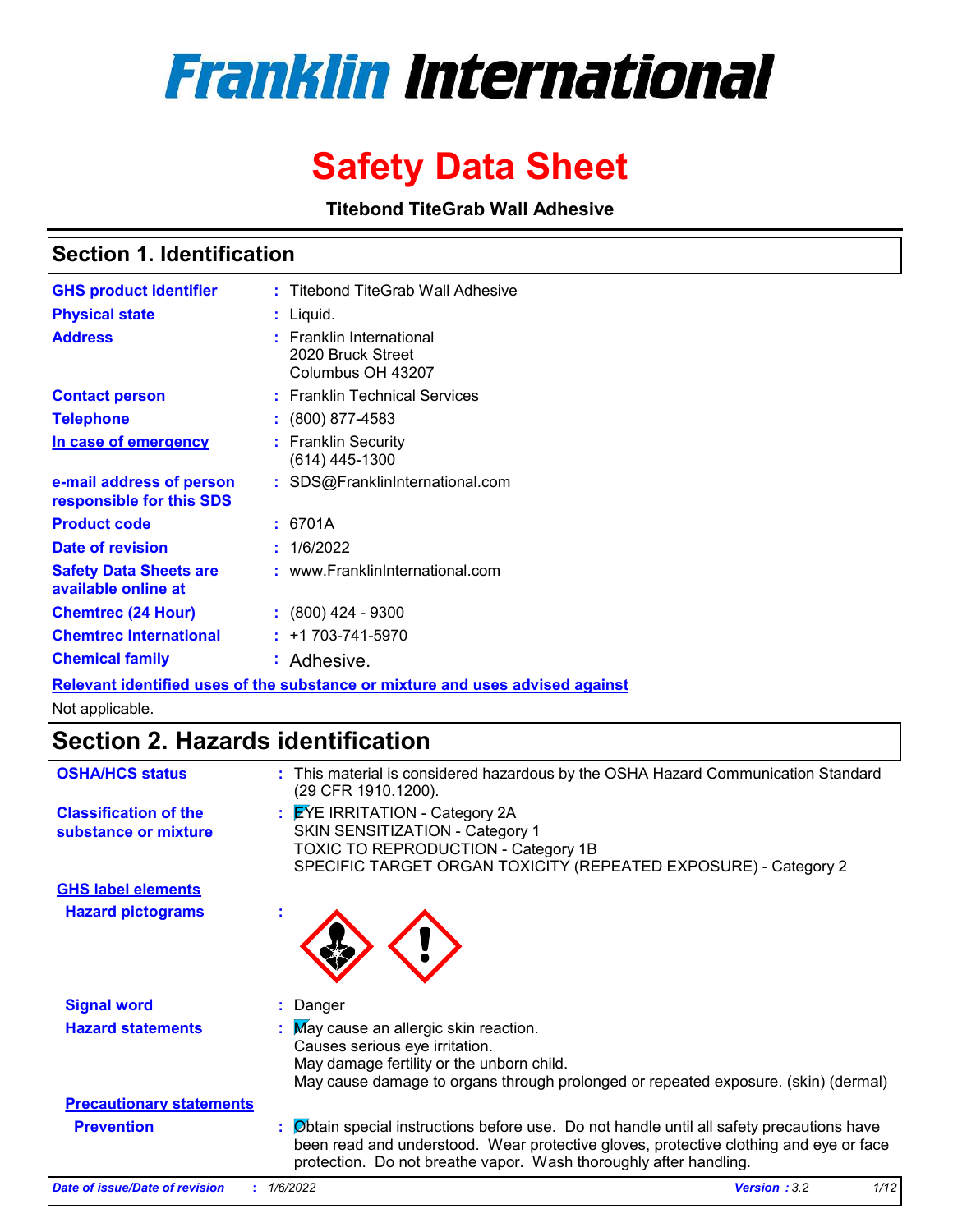# **Section 2. Hazards identification**

| <b>Response</b>                            | : F exposed or concerned: Get medical advice or attention. Wash contaminated clothing<br>before reuse. IF ON SKIN: Wash with plenty of water. IF IN EYES: Rinse cautiously<br>with water for several minutes. Remove contact lenses, if present and easy to do.<br>Continue rinsing. If eye irritation persists: Get medical advice or attention. |
|--------------------------------------------|---------------------------------------------------------------------------------------------------------------------------------------------------------------------------------------------------------------------------------------------------------------------------------------------------------------------------------------------------|
| <b>Storage</b>                             | : Store locked up.                                                                                                                                                                                                                                                                                                                                |
| <b>Disposal</b>                            | : Dispose of contents and container in accordance with all local, regional, national and<br>international regulations.                                                                                                                                                                                                                            |
| <b>Supplemental label</b><br>elements      | : Avoid contact with skin and clothing. Wash thoroughly after handling.                                                                                                                                                                                                                                                                           |
| <b>Hazards not otherwise</b><br>classified | : Prolonged or repeated contact may dry skin and cause irritation.                                                                                                                                                                                                                                                                                |

# **Section 3. Composition/information on ingredients**

| <b>Substance/mixture</b><br>Mixture   |               |                   |
|---------------------------------------|---------------|-------------------|
| <b>Ingredient name</b>                | $\frac{9}{6}$ | <b>CAS number</b> |
| cálcium carbonate                     | I≥25 - ≤50    | 471-34-1          |
| trimethoxyvinylsilane                 | 5≤ا           | 2768-02-7         |
| crystalline silica, respirable powder | ≤1            | 14808-60-7        |

Any concentration shown as a range is to protect confidentiality or is due to batch variation.

**There are no additional ingredients present which, within the current knowledge of the supplier and in the concentrations applicable, are classified as hazardous to health or the environment and hence require reporting in this section.**

**Occupational exposure limits, if available, are listed in Section 8.**

# **Section 4. First aid measures**

| <b>Description of necessary first aid measures</b> |                                                                                                                                                                                                                                                                                                                                                                                                                                                                                                                                                                                                                                                                                                                                                                           |
|----------------------------------------------------|---------------------------------------------------------------------------------------------------------------------------------------------------------------------------------------------------------------------------------------------------------------------------------------------------------------------------------------------------------------------------------------------------------------------------------------------------------------------------------------------------------------------------------------------------------------------------------------------------------------------------------------------------------------------------------------------------------------------------------------------------------------------------|
| <b>Eye contact</b>                                 | : Immediately flush eyes with plenty of water, occasionally lifting the upper and lower<br>eyelids. Check for and remove any contact lenses. Continue to rinse for at least 10<br>minutes. Get medical attention.                                                                                                                                                                                                                                                                                                                                                                                                                                                                                                                                                         |
| <b>Inhalation</b>                                  | : Remove victim to fresh air and keep at rest in a position comfortable for breathing. If<br>not breathing, if breathing is irregular or if respiratory arrest occurs, provide artificial<br>respiration or oxygen by trained personnel. It may be dangerous to the person providing<br>aid to give mouth-to-mouth resuscitation. Get medical attention. If unconscious, place<br>in recovery position and get medical attention immediately. Maintain an open airway.<br>Loosen tight clothing such as a collar, tie, belt or waistband.                                                                                                                                                                                                                                 |
| <b>Skin contact</b>                                | : Wash skin thoroughly with soap and water or use recognized skin cleanser. Remove<br>contaminated clothing and shoes. Wash contaminated clothing thoroughly with water<br>before removing it, or wear gloves. Continue to rinse for at least 10 minutes. Get<br>medical attention. In the event of any complaints or symptoms, avoid further exposure.<br>Wash clothing before reuse. Clean shoes thoroughly before reuse.                                                                                                                                                                                                                                                                                                                                               |
| <b>Ingestion</b>                                   | : Wash out mouth with water. Remove dentures if any. Remove victim to fresh air and<br>keep at rest in a position comfortable for breathing. If material has been swallowed and<br>the exposed person is conscious, give small quantities of water to drink. Stop if the<br>exposed person feels sick as vomiting may be dangerous. Do not induce vomiting<br>unless directed to do so by medical personnel. If vomiting occurs, the head should be<br>kept low so that vomit does not enter the lungs. Get medical attention. Never give<br>anything by mouth to an unconscious person. If unconscious, place in recovery position<br>and get medical attention immediately. Maintain an open airway. Loosen tight clothing<br>such as a collar, tie, belt or waistband. |
| Most important symptoms/effects, acute and delayed |                                                                                                                                                                                                                                                                                                                                                                                                                                                                                                                                                                                                                                                                                                                                                                           |
| <b>Potential acute health effects</b>              |                                                                                                                                                                                                                                                                                                                                                                                                                                                                                                                                                                                                                                                                                                                                                                           |
| <b>Eye contact</b>                                 | : May cause eye irritation.                                                                                                                                                                                                                                                                                                                                                                                                                                                                                                                                                                                                                                                                                                                                               |
|                                                    |                                                                                                                                                                                                                                                                                                                                                                                                                                                                                                                                                                                                                                                                                                                                                                           |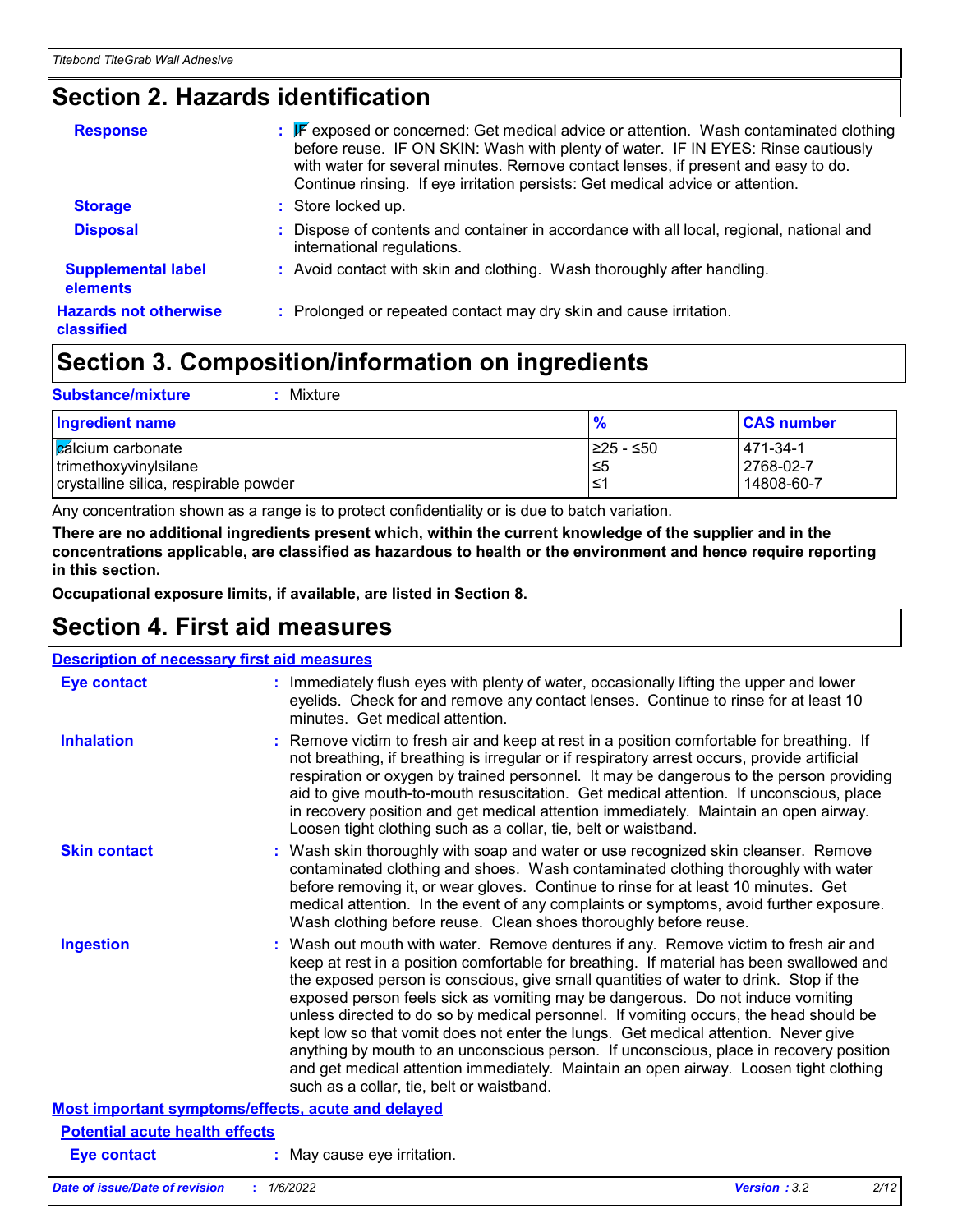# **Section 4. First aid measures**

| <b>Inhalation</b>                   | : No known significant effects or critical hazards.                                                                                                                                                                                                                                                                                                                                                             |
|-------------------------------------|-----------------------------------------------------------------------------------------------------------------------------------------------------------------------------------------------------------------------------------------------------------------------------------------------------------------------------------------------------------------------------------------------------------------|
| <b>Skin contact</b>                 | : Defatting to the skin. May cause skin dryness and irritation. May cause an allergic skin<br>reaction.                                                                                                                                                                                                                                                                                                         |
| <b>Ingestion</b>                    | : No known significant effects or critical hazards.                                                                                                                                                                                                                                                                                                                                                             |
| <b>Over-exposure signs/symptoms</b> |                                                                                                                                                                                                                                                                                                                                                                                                                 |
| <b>Eye contact</b>                  | : Adverse symptoms may include the following:<br>pain or irritation<br>watering<br>redness                                                                                                                                                                                                                                                                                                                      |
| <b>Inhalation</b>                   | : Adverse symptoms may include the following:<br>reduced fetal weight<br>increase in fetal deaths<br>skeletal malformations                                                                                                                                                                                                                                                                                     |
| <b>Skin contact</b>                 | : Adverse symptoms may include the following:<br>irritation<br>redness<br>dryness<br>cracking<br>reduced fetal weight<br>increase in fetal deaths<br>skeletal malformations                                                                                                                                                                                                                                     |
| <b>Ingestion</b>                    | : Adverse symptoms may include the following:<br>reduced fetal weight<br>increase in fetal deaths<br>skeletal malformations                                                                                                                                                                                                                                                                                     |
|                                     | <b>Indication of immediate medical attention and special treatment needed, if necessary</b>                                                                                                                                                                                                                                                                                                                     |
| <b>Notes to physician</b>           | : Treat symptomatically. Contact poison treatment specialist immediately if large<br>quantities have been ingested or inhaled.                                                                                                                                                                                                                                                                                  |
| <b>Specific treatments</b>          | : No specific treatment.                                                                                                                                                                                                                                                                                                                                                                                        |
| <b>Protection of first-aiders</b>   | : No action shall be taken involving any personal risk or without suitable training. If it is<br>suspected that fumes are still present, the rescuer should wear an appropriate mask or<br>self-contained breathing apparatus. It may be dangerous to the person providing aid to<br>give mouth-to-mouth resuscitation. Wash contaminated clothing thoroughly with water<br>before removing it, or wear gloves. |
|                                     |                                                                                                                                                                                                                                                                                                                                                                                                                 |

#### **See toxicological information (Section 11)**

### **Section 5. Fire-fighting measures**

| <b>Extinguishing media</b>                               |                                                                                                                                                                                                   |
|----------------------------------------------------------|---------------------------------------------------------------------------------------------------------------------------------------------------------------------------------------------------|
| <b>Suitable extinguishing</b><br>media                   | : Use an extinguishing agent suitable for the surrounding fire.                                                                                                                                   |
| <b>Unsuitable extinguishing</b><br>media                 | : None known.                                                                                                                                                                                     |
| <b>Specific hazards arising</b><br>from the chemical     | : In a fire or if heated, a pressure increase will occur and the container may burst.                                                                                                             |
| <b>Hazardous thermal</b><br>decomposition products       | Decomposition products may include the following materials:<br>carbon dioxide<br>carbon monoxide<br>metal oxide/oxides                                                                            |
| <b>Special protective actions</b><br>for fire-fighters   | Promptly isolate the scene by removing all persons from the vicinity of the incident if<br>there is a fire. No action shall be taken involving any personal risk or without suitable<br>training. |
| <b>Special protective</b><br>equipment for fire-fighters | Fire-fighters should wear appropriate protective equipment and self-contained breathing<br>apparatus (SCBA) with a full face-piece operated in positive pressure mode.                            |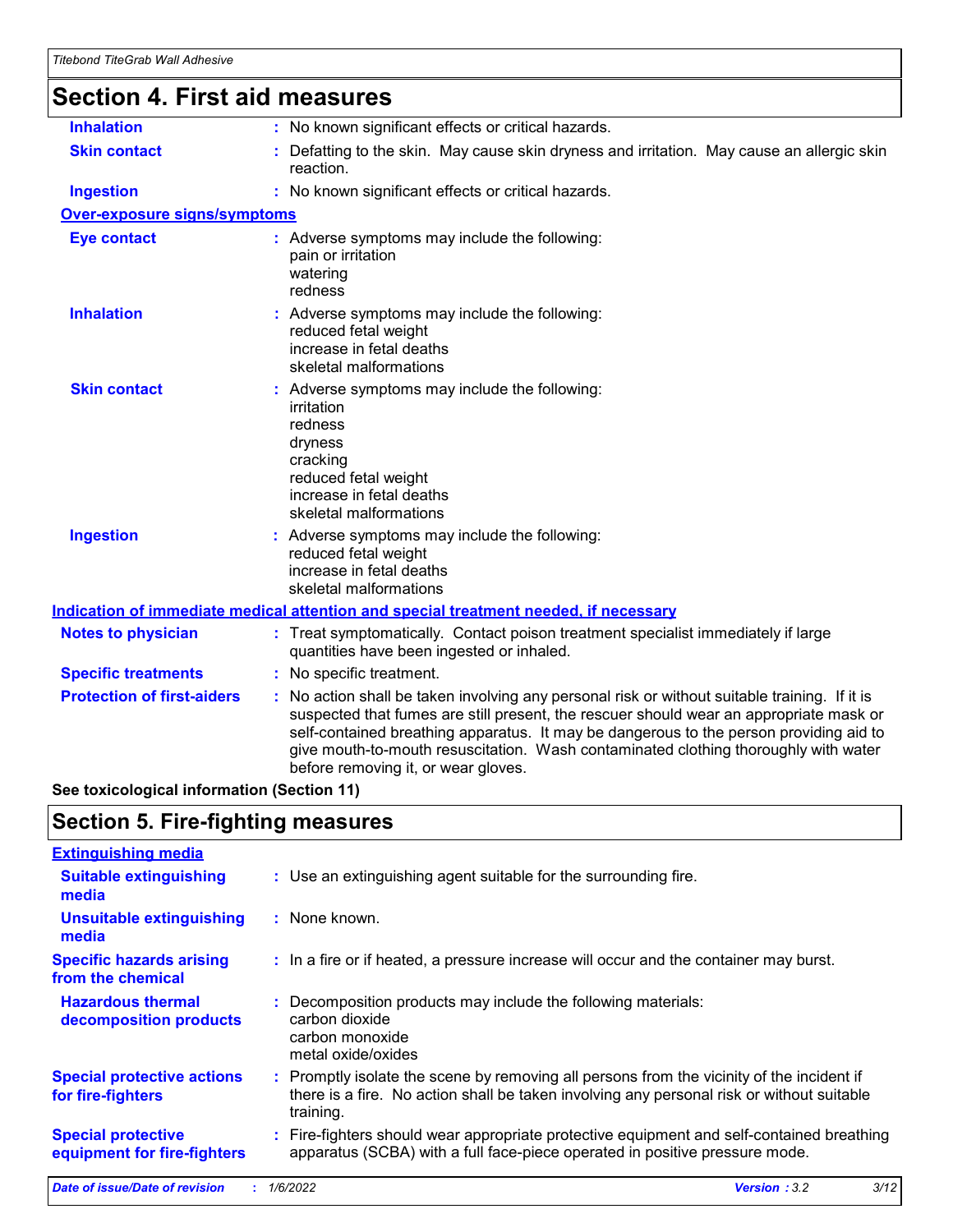# **Section 6. Accidental release measures**

|                                                       | <b>Personal precautions, protective equipment and emergency procedures</b>                                                                                                                                                                                                                                                                                                                                                                                                                                                                                                                                                                                                                                   |
|-------------------------------------------------------|--------------------------------------------------------------------------------------------------------------------------------------------------------------------------------------------------------------------------------------------------------------------------------------------------------------------------------------------------------------------------------------------------------------------------------------------------------------------------------------------------------------------------------------------------------------------------------------------------------------------------------------------------------------------------------------------------------------|
| For non-emergency<br>personnel                        | : No action shall be taken involving any personal risk or without suitable training.<br>Evacuate surrounding areas. Keep unnecessary and unprotected personnel from<br>entering. Do not touch or walk through spilled material. Avoid breathing vapor or mist.<br>Provide adequate ventilation. Wear appropriate respirator when ventilation is<br>inadequate. Put on appropriate personal protective equipment.                                                                                                                                                                                                                                                                                             |
| For emergency responders                              | : If specialized clothing is required to deal with the spillage, take note of any information in<br>Section 8 on suitable and unsuitable materials. See also the information in "For non-<br>emergency personnel".                                                                                                                                                                                                                                                                                                                                                                                                                                                                                           |
| <b>Environmental precautions</b>                      | : Avoid dispersal of spilled material and runoff and contact with soil, waterways, drains<br>and sewers. Inform the relevant authorities if the product has caused environmental<br>pollution (sewers, waterways, soil or air).                                                                                                                                                                                                                                                                                                                                                                                                                                                                              |
| Methods and materials for containment and cleaning up |                                                                                                                                                                                                                                                                                                                                                                                                                                                                                                                                                                                                                                                                                                              |
| <b>Small spill</b>                                    | : Stop leak if without risk. Move containers from spill area. Dilute with water and mop up<br>if water-soluble. Alternatively, or if water-insoluble, absorb with an inert dry material and<br>place in an appropriate waste disposal container. Dispose of via a licensed waste<br>disposal contractor.                                                                                                                                                                                                                                                                                                                                                                                                     |
| <b>Large spill</b>                                    | : Stop leak if without risk. Move containers from spill area. Approach release from<br>upwind. Prevent entry into sewers, water courses, basements or confined areas. Wash<br>spillages into an effluent treatment plant or proceed as follows. Contain and collect<br>spillage with non-combustible, absorbent material e.g. sand, earth, vermiculite or<br>diatomaceous earth and place in container for disposal according to local regulations<br>(see Section 13). Dispose of via a licensed waste disposal contractor. Contaminated<br>absorbent material may pose the same hazard as the spilled product. Note: see<br>Section 1 for emergency contact information and Section 13 for waste disposal. |

# **Section 7. Handling and storage**

#### **Precautions for safe handling**

| <b>Protective measures</b>                                                       | : Put on appropriate personal protective equipment (see Section 8). Persons with a<br>history of skin sensitization problems should not be employed in any process in which<br>this product is used. Avoid exposure - obtain special instructions before use. Avoid<br>exposure during pregnancy. Do not handle until all safety precautions have been read<br>and understood. Do not get in eyes or on skin or clothing. Do not breathe vapor or mist.<br>Do not ingest. If during normal use the material presents a respiratory hazard, use only<br>with adequate ventilation or wear appropriate respirator. Keep in the original container<br>or an approved alternative made from a compatible material, kept tightly closed when<br>not in use. Empty containers retain product residue and can be hazardous. Do not<br>reuse container. |
|----------------------------------------------------------------------------------|-------------------------------------------------------------------------------------------------------------------------------------------------------------------------------------------------------------------------------------------------------------------------------------------------------------------------------------------------------------------------------------------------------------------------------------------------------------------------------------------------------------------------------------------------------------------------------------------------------------------------------------------------------------------------------------------------------------------------------------------------------------------------------------------------------------------------------------------------|
| <b>Advice on general</b><br>occupational hygiene                                 | : Eating, drinking and smoking should be prohibited in areas where this material is<br>handled, stored and processed. Workers should wash hands and face before eating,<br>drinking and smoking. Remove contaminated clothing and protective equipment before<br>entering eating areas. See also Section 8 for additional information on hygiene<br>measures.                                                                                                                                                                                                                                                                                                                                                                                                                                                                                   |
| <b>Conditions for safe storage,</b><br>including any<br><i>incompatibilities</i> | : Store between the following temperatures: -1 to $60^{\circ}$ C (30.2 to $140^{\circ}$ F). Store in<br>accordance with local regulations. Store in original container protected from direct<br>sunlight in a dry, cool and well-ventilated area, away from incompatible materials (see<br>Section 10) and food and drink. Store locked up. Keep container tightly closed and<br>sealed until ready for use. Containers that have been opened must be carefully<br>resealed and kept upright to prevent leakage. Do not store in unlabeled containers.<br>Use appropriate containment to avoid environmental contamination. See Section 10 for<br>incompatible materials before handling or use.                                                                                                                                                |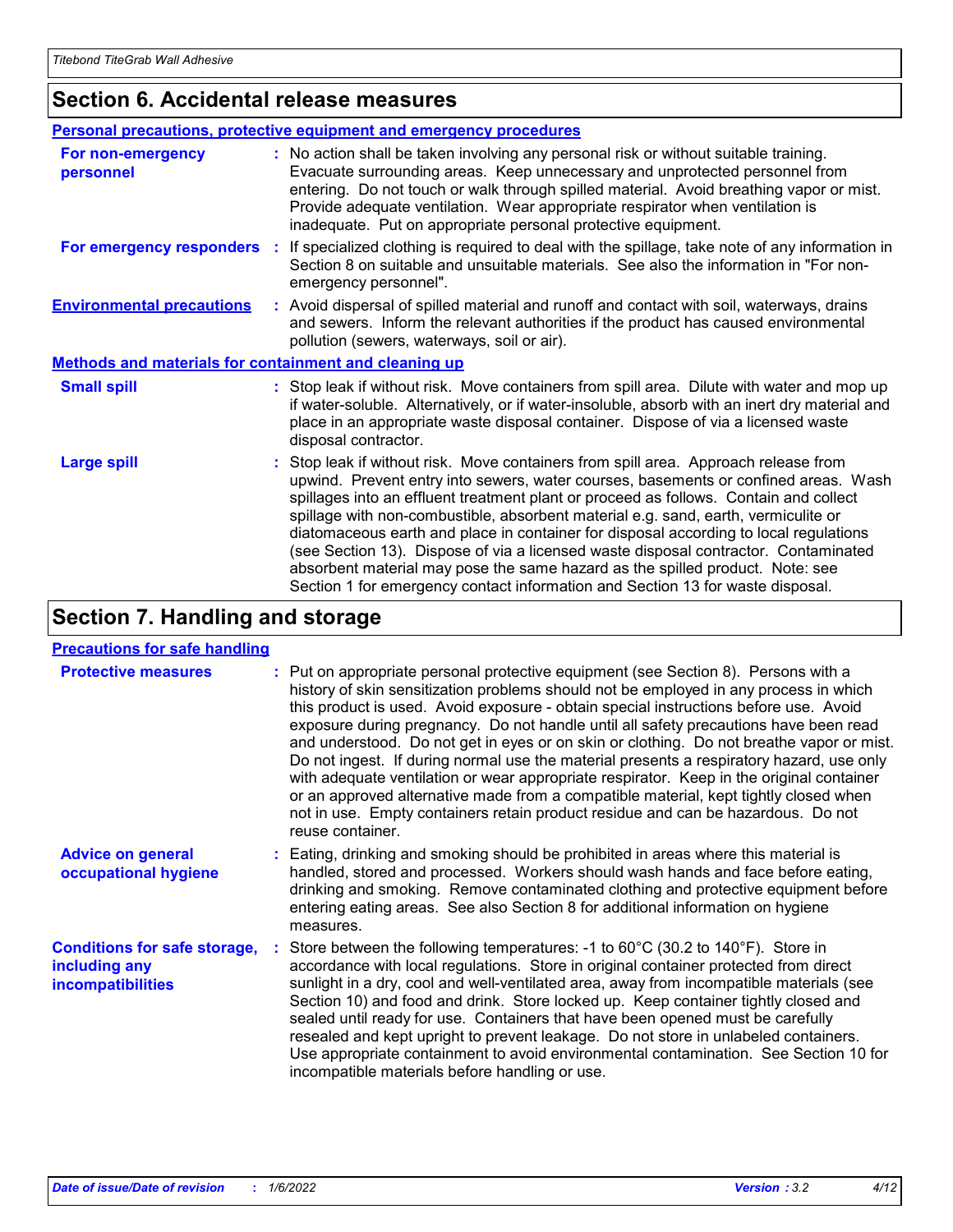# **Section 8. Exposure controls/personal protection**

#### **Control parameters**

#### **Occupational exposure limits**

| <b>Ingredient name</b>                                                              |            |                        | <b>Exposure limits</b>                                                                                                                                                                                                                                                                                                                                                                                                                                                                                                                                                                                                                                                                                                                                                                   |
|-------------------------------------------------------------------------------------|------------|------------------------|------------------------------------------------------------------------------------------------------------------------------------------------------------------------------------------------------------------------------------------------------------------------------------------------------------------------------------------------------------------------------------------------------------------------------------------------------------------------------------------------------------------------------------------------------------------------------------------------------------------------------------------------------------------------------------------------------------------------------------------------------------------------------------------|
| calcium carbonate<br>trimethoxyvinylsilane<br>crystalline silica, respirable powder |            |                        | NIOSH REL (United States, 10/2016).<br>TWA: 5 mg/m <sup>3</sup> 10 hours. Form: Respirable fraction<br>TWA: 10 mg/m <sup>3</sup> 10 hours. Form: Total<br>None.<br>OSHA PEL Z3 (United States, 6/2016).<br>TWA: 250 mppcf / (%SiO2+5) 8 hours. Form: Respirable<br>TWA: 10 mg/m <sup>3</sup> / (%SiO2+2) 8 hours. Form: Respirable<br>OSHA PEL (United States, 5/2018).<br>TWA: 50 µg/m <sup>3</sup> 8 hours. Form: Respirable dust<br>ACGIH TLV (United States, 3/2019).<br>TWA: 0.025 mg/m <sup>3</sup> 8 hours. Form: Respirable fraction<br>NIOSH REL (United States, 10/2016).<br>TWA: 0.05 mg/m <sup>3</sup> 10 hours. Form: respirable dust<br>OSHA PEL 1989 (United States, 3/1989). Notes: as quartz<br>TWA: 0.1 mg/m <sup>3</sup> , (as quartz) 8 hours. Form: Respirable dust |
| <b>Appropriate engineering</b><br>controls                                          |            |                        | : If user operations generate dust, fumes, gas, vapor or mist, use process enclosures,<br>local exhaust ventilation or other engineering controls to keep worker exposure to<br>airborne contaminants below any recommended or statutory limits.                                                                                                                                                                                                                                                                                                                                                                                                                                                                                                                                         |
| <b>Environmental exposure</b><br><b>controls</b>                                    |            |                        | Emissions from ventilation or work process equipment should be checked to ensure<br>they comply with the requirements of environmental protection legislation. In some<br>cases, fume scrubbers, filters or engineering modifications to the process equipment<br>will be necessary to reduce emissions to acceptable levels.                                                                                                                                                                                                                                                                                                                                                                                                                                                            |
| <b>Individual protection measures</b>                                               |            |                        |                                                                                                                                                                                                                                                                                                                                                                                                                                                                                                                                                                                                                                                                                                                                                                                          |
| <b>Hygiene measures</b>                                                             |            |                        | : Wash hands, forearms and face thoroughly after handling chemical products, before<br>eating, smoking and using the lavatory and at the end of the working period.<br>Appropriate techniques should be used to remove potentially contaminated clothing.<br>Contaminated work clothing should not be allowed out of the workplace. Wash<br>contaminated clothing before reusing. Ensure that eyewash stations and safety<br>showers are close to the workstation location.                                                                                                                                                                                                                                                                                                              |
| <b>Eye/face protection</b>                                                          |            |                        | Safety eyewear complying with an approved standard should be used when a risk<br>assessment indicates this is necessary to avoid exposure to liquid splashes, mists,<br>gases or dusts. If contact is possible, the following protection should be worn, unless<br>the assessment indicates a higher degree of protection: chemical splash goggles.                                                                                                                                                                                                                                                                                                                                                                                                                                      |
| <b>Skin protection</b>                                                              |            |                        |                                                                                                                                                                                                                                                                                                                                                                                                                                                                                                                                                                                                                                                                                                                                                                                          |
| <b>Hand protection</b>                                                              |            |                        | : Chemical-resistant, impervious gloves complying with an approved standard should be<br>worn at all times when handling chemical products if a risk assessment indicates this is<br>necessary. Considering the parameters specified by the glove manufacturer, check<br>during use that the gloves are still retaining their protective properties. It should be<br>noted that the time to breakthrough for any glove material may be different for different<br>glove manufacturers. In the case of mixtures, consisting of several substances, the<br>protection time of the gloves cannot be accurately estimated.                                                                                                                                                                   |
| <b>Body protection</b>                                                              |            | handling this product. | Personal protective equipment for the body should be selected based on the task being<br>performed and the risks involved and should be approved by a specialist before                                                                                                                                                                                                                                                                                                                                                                                                                                                                                                                                                                                                                  |
| <b>Other skin protection</b>                                                        |            |                        | Appropriate footwear and any additional skin protection measures should be selected<br>based on the task being performed and the risks involved and should be approved by a<br>specialist before handling this product.                                                                                                                                                                                                                                                                                                                                                                                                                                                                                                                                                                  |
| <b>Respiratory protection</b>                                                       | ÷.         | aspects of use.        | Based on the hazard and potential for exposure, select a respirator that meets the<br>appropriate standard or certification. Respirators must be used according to a<br>respiratory protection program to ensure proper fitting, training, and other important                                                                                                                                                                                                                                                                                                                                                                                                                                                                                                                           |
| <b>Date of issue/Date of revision</b>                                               | : 1/6/2022 |                        | Version: 3.2<br>5/12                                                                                                                                                                                                                                                                                                                                                                                                                                                                                                                                                                                                                                                                                                                                                                     |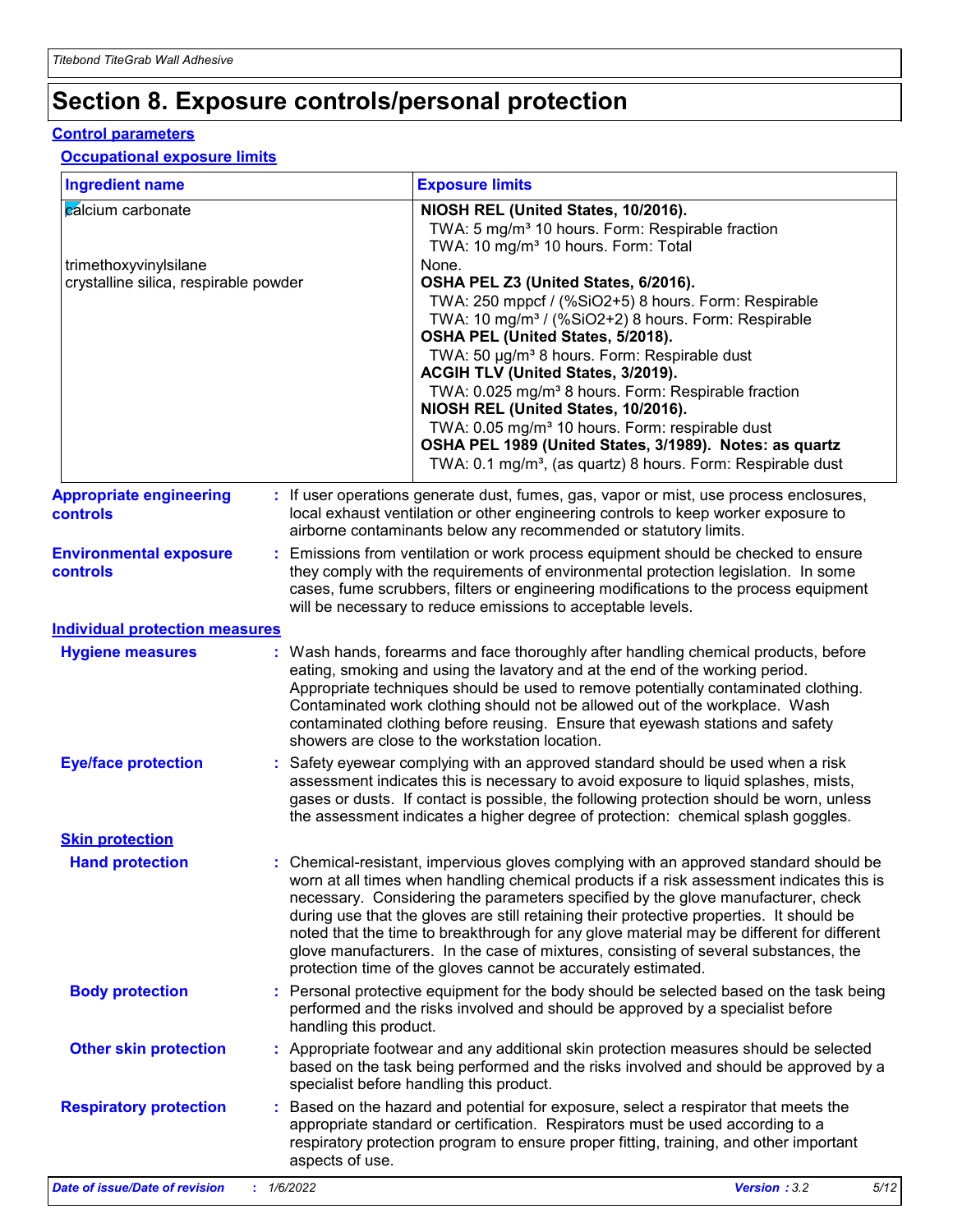## **Section 9. Physical and chemical properties**

#### **Appearance**

| <b>Physical state</b>                                  |    | : Liquid. [Paste.]                                                |
|--------------------------------------------------------|----|-------------------------------------------------------------------|
| <b>Color</b>                                           |    | : White.                                                          |
| Odor                                                   |    | : Acrylic.                                                        |
| <b>Odor threshold</b>                                  | ÷. | Not available.                                                    |
| pH                                                     |    | Not applicable.                                                   |
| <b>Melting point</b>                                   |    | : Not available.                                                  |
| <b>Boiling point</b>                                   |    | : Not available.                                                  |
| <b>Flash point</b>                                     |    | : Closed cup: $>100^{\circ}$ C ( $>212^{\circ}$ F)                |
| <b>Evaporation rate</b>                                |    | $:$ >1 (butyl acetate = 1)                                        |
| <b>Flammability (solid, gas)</b>                       |    | : Not available.                                                  |
| <b>Lower and upper explosive</b><br>(flammable) limits |    | : Not available.                                                  |
| <b>VOC (less water, less</b><br>exempt solvents)       |    | $: 4$ g/l                                                         |
|                                                        |    | Not available.                                                    |
| <b>Vapor density</b>                                   |    | : Not available.                                                  |
| <b>Relative density</b>                                |    | : 1.54                                                            |
| <b>Solubility</b>                                      |    | : Insoluble in the following materials: cold water and hot water. |
| <b>Solubility in water</b>                             |    | : Not available.                                                  |
| <b>Partition coefficient: n-</b><br>octanol/water      |    | : Not available.                                                  |
| <b>Auto-ignition temperature</b>                       |    | : Not available.                                                  |
| <b>Decomposition temperature</b>                       |    | : Not available.                                                  |
| <b>Viscosity</b>                                       |    | : Not available.                                                  |

# **Section 10. Stability and reactivity**

| <b>Reactivity</b>                            | : No specific test data related to reactivity available for this product or its ingredients.                                             |
|----------------------------------------------|------------------------------------------------------------------------------------------------------------------------------------------|
| <b>Chemical stability</b>                    | : The product is stable.                                                                                                                 |
| <b>Possibility of hazardous</b><br>reactions | : Under normal conditions of storage and use, hazardous reactions will not occur.                                                        |
| <b>Conditions to avoid</b>                   | : exposure to heat and high temperature                                                                                                  |
| <b>Incompatible materials</b>                | : Strong oxidizer                                                                                                                        |
| <b>Hazardous decomposition</b><br>products   | : carbon dioxide, carbon monoxide, nitrogen oxides, metal oxide/oxides, Ammonia.,<br>Formaldehyde., and/or Monomer for acrylic polymers. |

# **Section 11. Toxicological information**

#### **Information on toxicological effects**

#### **Acute toxicity**

| <b>Product/ingredient name</b> | <b>Result</b> | <b>Species</b> | <b>Dose</b> | <b>Exposure</b> |
|--------------------------------|---------------|----------------|-------------|-----------------|
| <b>Z</b> alcium carbonate      | LD50 Oral     | Rat            | 6450 mg/kg  |                 |

**Irritation/Corrosion**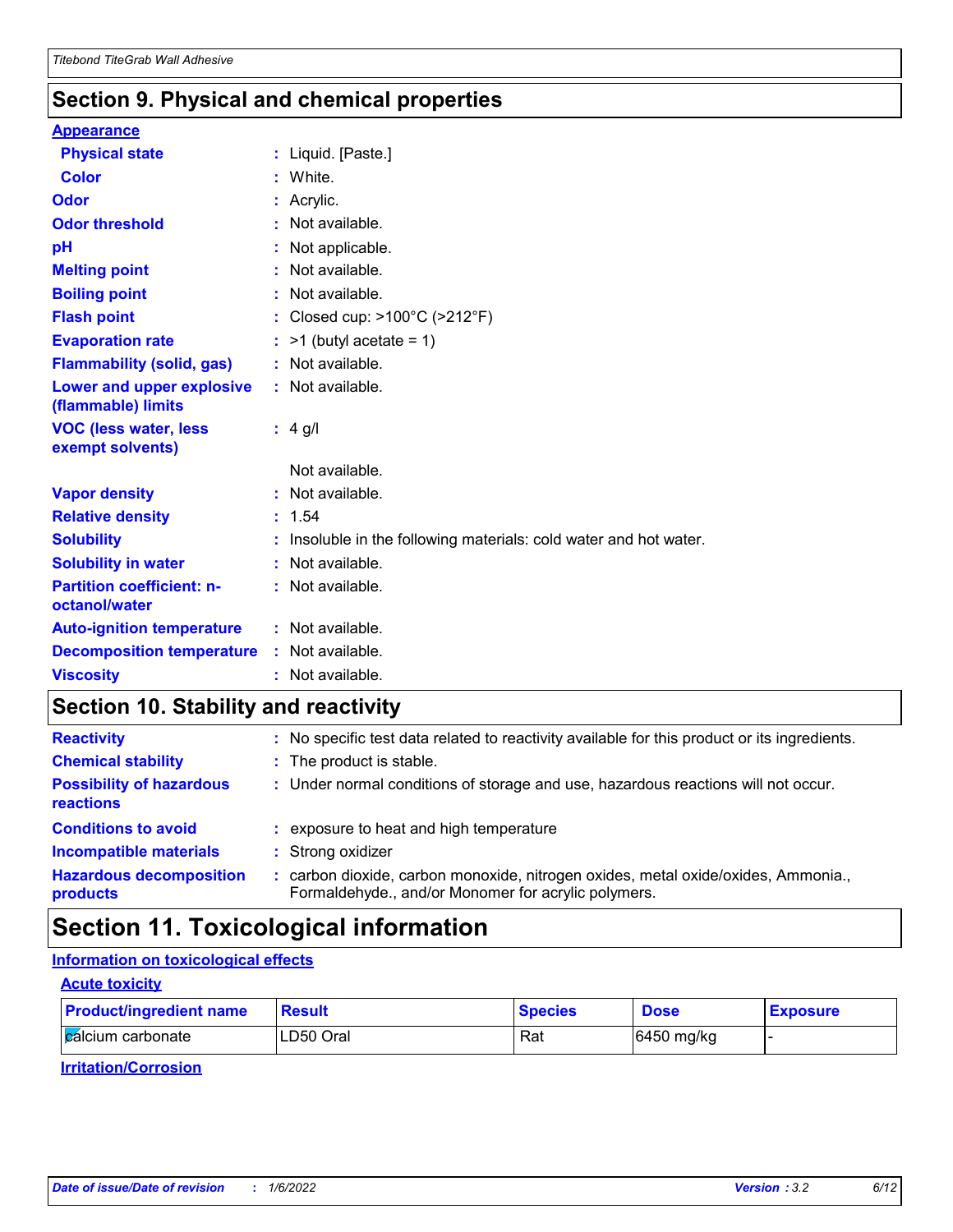# **Section 11. Toxicological information**

| <b>Product/ingredient name</b> | <b>Result</b>             | <b>Species</b> | <b>Score</b> | <b>Exposure</b>          | <b>Observation</b> |
|--------------------------------|---------------------------|----------------|--------------|--------------------------|--------------------|
| cálcium carbonate              | Eyes - Severe irritant    | Rabbit         |              | 24 hours 750             |                    |
|                                | ISkin - Moderate irritant | Rabbit         |              | ug<br>24 hours 500<br>mg |                    |
| trimethoxyvinylsilane          | Eyes - Mild irritant      | Rabbit         |              | 24 hours 500             |                    |
|                                | Skin - Mild irritant      | Rabbit         |              | mq<br>24 hours 500<br>mg |                    |

**Conclusion/Summary**

- **Skin Example 20 :** Prolonged or repeated contact can defat the skin and lead to irritation, cracking and/or dermatitis.
- **Eyes :** This product may irritate eyes upon contact.
- **Respiratory :** Inhalation of oil mist or vapors at elevated temperatures may cause respiratory irritation.

#### **Sensitization**

Not available.

#### **Mutagenicity**

Not available.

#### **Carcinogenicity**

Not available.

#### **Classification**

| <b>Product/ingredient name</b>           | <b>OSHA</b>              | <b>IARC</b> | <b>NTP</b>                      |
|------------------------------------------|--------------------------|-------------|---------------------------------|
| crystalline silica, respirable<br>powder | $\overline{\phantom{0}}$ |             | Known to be a human carcinogen. |

#### **Reproductive toxicity**

Not available.

#### **Teratogenicity**

Not available.

#### **Specific target organ toxicity (single exposure)**

Not available.

#### **Specific target organ toxicity (repeated exposure)**

| <b>Name</b>                            | <b>Category</b> | <b>Route of</b><br>exposure | <b>Target organs</b> |
|----------------------------------------|-----------------|-----------------------------|----------------------|
| <b>Titebond TiteGrab Wall Adhesive</b> | Category 2      | dermal                      | skin                 |
| calcium carbonate                      | Category 2      | <b>linhalation</b>          |                      |
| crystalline silica, respirable powder  | Category 1      | inhalation                  | lungs                |

#### **Aspiration hazard**

Not available.

#### **Information on the likely**

**:** Routes of entry anticipated: Oral, Dermal, Inhalation.

#### **routes of exposure**

#### **Potential acute health effects**

| T Olonual avalo hoann choolo |                                                                                                         |
|------------------------------|---------------------------------------------------------------------------------------------------------|
| Eye contact                  | : May cause eye irritation.                                                                             |
| <b>Inhalation</b>            | : No known significant effects or critical hazards.                                                     |
| <b>Skin contact</b>          | : Defatting to the skin. May cause skin dryness and irritation. May cause an allergic skin<br>reaction. |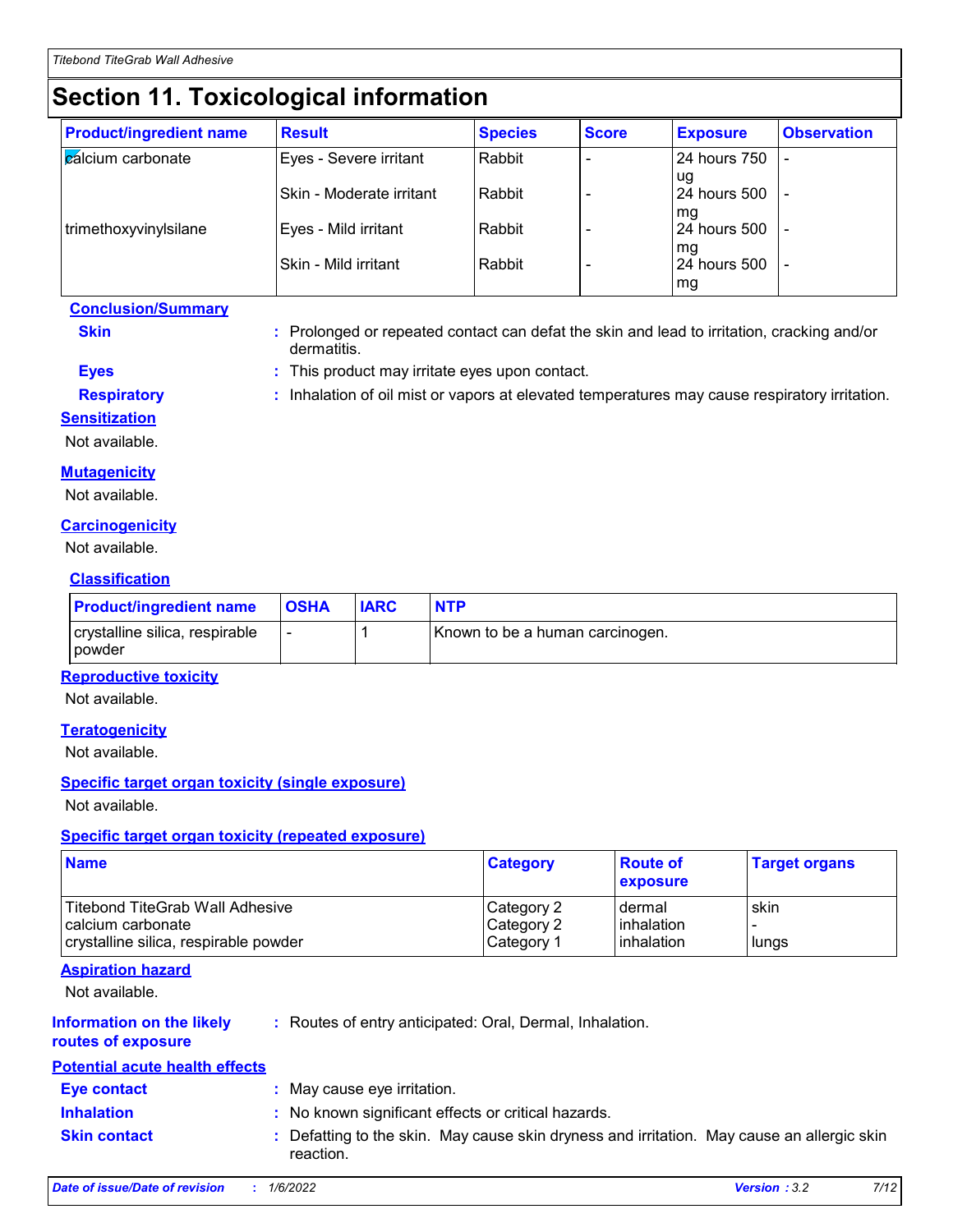# **Section 11. Toxicological information**

| <b>Ingestion</b>                                  | : No known significant effects or critical hazards.                                                                                                                                                                                                                                                         |
|---------------------------------------------------|-------------------------------------------------------------------------------------------------------------------------------------------------------------------------------------------------------------------------------------------------------------------------------------------------------------|
|                                                   | <b>Symptoms related to the physical, chemical and toxicological characteristics</b>                                                                                                                                                                                                                         |
| <b>Eye contact</b>                                | : Adverse symptoms may include the following:<br>pain or irritation<br>watering<br>redness                                                                                                                                                                                                                  |
| <b>Inhalation</b>                                 | : Adverse symptoms may include the following:<br>reduced fetal weight<br>increase in fetal deaths<br>skeletal malformations                                                                                                                                                                                 |
| <b>Skin contact</b>                               | : Adverse symptoms may include the following:<br>irritation<br>redness<br>dryness<br>cracking<br>reduced fetal weight<br>increase in fetal deaths<br>skeletal malformations                                                                                                                                 |
| <b>Ingestion</b>                                  | : Adverse symptoms may include the following:<br>reduced fetal weight<br>increase in fetal deaths<br>skeletal malformations                                                                                                                                                                                 |
|                                                   | Delayed and immediate effects and also chronic effects from short and long term exposure                                                                                                                                                                                                                    |
| <b>Short term exposure</b>                        |                                                                                                                                                                                                                                                                                                             |
| <b>Potential immediate</b><br>effects             | : Not available.                                                                                                                                                                                                                                                                                            |
| <b>Potential delayed effects</b>                  | : Not available.                                                                                                                                                                                                                                                                                            |
| <b>Long term exposure</b>                         |                                                                                                                                                                                                                                                                                                             |
| <b>Potential immediate</b><br>effects             | : Not available.                                                                                                                                                                                                                                                                                            |
| <b>Potential delayed effects</b>                  | : Not available.                                                                                                                                                                                                                                                                                            |
| <b>Potential chronic health effects</b>           |                                                                                                                                                                                                                                                                                                             |
| Not available.                                    |                                                                                                                                                                                                                                                                                                             |
| <b>General</b>                                    | : May cause damage to organs through prolonged or repeated exposure in contact with<br>skin. Prolonged or repeated contact can defat the skin and lead to irritation, cracking<br>and/or dermatitis. Once sensitized, a severe allergic reaction may occur when<br>subsequently exposed to very low levels. |
| <b>Carcinogenicity</b>                            | No known significant effects or critical hazards.<br>t.                                                                                                                                                                                                                                                     |
| <b>Mutagenicity</b>                               | No known significant effects or critical hazards.<br>t.                                                                                                                                                                                                                                                     |
| <b>Teratogenicity</b>                             | May damage the unborn child.                                                                                                                                                                                                                                                                                |
| <b>Developmental effects</b>                      | No known significant effects or critical hazards.                                                                                                                                                                                                                                                           |
| <b>Fertility effects</b>                          | May damage fertility.<br>t.                                                                                                                                                                                                                                                                                 |
| <b>Numerical measures of toxicity</b>             |                                                                                                                                                                                                                                                                                                             |
| <b>Acute toxicity estimates</b><br>Not available. |                                                                                                                                                                                                                                                                                                             |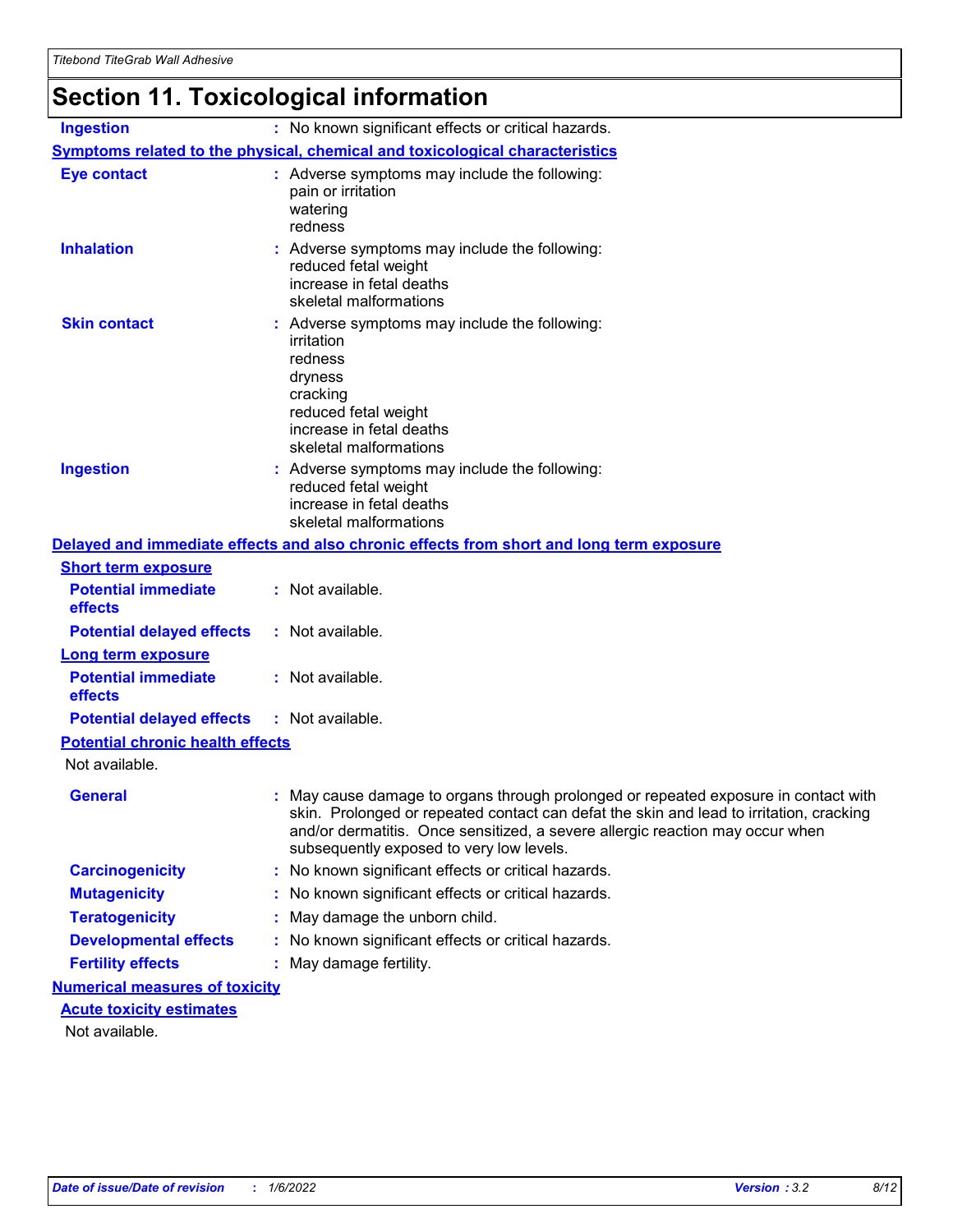# **Section 12. Ecological information**

#### **Toxicity**

| <b>Product/ingredient name</b> | <b>Result</b>                                                         | <b>Species</b>                                                                                                         | <b>Exposure</b>      |
|--------------------------------|-----------------------------------------------------------------------|------------------------------------------------------------------------------------------------------------------------|----------------------|
| <b>Z</b> alcium carbonate      | Acute LC50 >56000 ppm Fresh water<br>Chronic NOEC 61 mg/g Fresh water | Fish - Gambusia affinis - Adult<br><b>Fish - Oncorhynchus mykiss -</b><br>Juvenile (Fledgling, Hatchling,<br>Weanling) | 196 hours<br>28 days |

#### **Persistence and degradability**

Not available.

#### **Bioaccumulative potential**

Not available.

#### **Mobility in soil**

| <b>Soil/water partition</b><br>coefficient (K <sub>oc</sub> ) | : Not available.                                    |
|---------------------------------------------------------------|-----------------------------------------------------|
| <b>Other adverse effects</b>                                  | : No known significant effects or critical hazards. |

# **Section 13. Disposal considerations**

| <b>Disposal methods</b> | : The generation of waste should be avoided or minimized wherever possible. Disposal<br>of this product, solutions and any by-products should at all times comply with the<br>requirements of environmental protection and waste disposal legislation and any<br>regional local authority requirements. Dispose of surplus and non-recyclable products<br>via a licensed waste disposal contractor. Waste should not be disposed of untreated to<br>the sewer unless fully compliant with the requirements of all authorities with jurisdiction.<br>Waste packaging should be recycled. Incineration or landfill should only be considered<br>when recycling is not feasible. This material and its container must be disposed of in a<br>safe way. Care should be taken when handling emptied containers that have not been<br>cleaned or rinsed out. Empty containers or liners may retain some product residues.<br>Avoid dispersal of spilled material and runoff and contact with soil, waterways, drains<br>and sewers. |
|-------------------------|-------------------------------------------------------------------------------------------------------------------------------------------------------------------------------------------------------------------------------------------------------------------------------------------------------------------------------------------------------------------------------------------------------------------------------------------------------------------------------------------------------------------------------------------------------------------------------------------------------------------------------------------------------------------------------------------------------------------------------------------------------------------------------------------------------------------------------------------------------------------------------------------------------------------------------------------------------------------------------------------------------------------------------|
|                         |                                                                                                                                                                                                                                                                                                                                                                                                                                                                                                                                                                                                                                                                                                                                                                                                                                                                                                                                                                                                                               |

# **Section 14. Transport information**

|                                      | <b>DOT</b><br><b>Classification</b>                                                                                             | <b>TDG</b><br><b>Classification</b>                                                                                             | <b>Mexico</b><br><b>Classification</b>                                                                                          | <b>ADR/RID</b>                                                                                                                  | <b>IMDG</b>                                                                                                                     | <b>IATA</b>                                                                                                                     |
|--------------------------------------|---------------------------------------------------------------------------------------------------------------------------------|---------------------------------------------------------------------------------------------------------------------------------|---------------------------------------------------------------------------------------------------------------------------------|---------------------------------------------------------------------------------------------------------------------------------|---------------------------------------------------------------------------------------------------------------------------------|---------------------------------------------------------------------------------------------------------------------------------|
| <b>UN number</b>                     | <b>UN3077</b>                                                                                                                   | <b>UN3077</b>                                                                                                                   | <b>UN3077</b>                                                                                                                   | <b>UN3077</b>                                                                                                                   | <b>UN3077</b>                                                                                                                   | <b>UN3077</b>                                                                                                                   |
| <b>UN proper</b><br>shipping name    | Environmentally<br>hazardous<br>substance,<br>solid, n.o.s.<br>(dibutylbis<br>(pentane-<br>2,4-dionato-O,<br>$O^{\prime}$ )tin) | Environmentally<br>hazardous<br>substance,<br>solid, n.o.s.<br>(dibutylbis<br>(pentane-<br>2,4-dionato-O,<br>$O^{\prime}$ )tin) | Environmentally<br>hazardous<br>substance,<br>solid, n.o.s.<br>(dibutylbis<br>(pentane-<br>2,4-dionato-O,<br>$O^{\prime}$ )tin) | Environmentally<br>hazardous<br>substance,<br>solid, n.o.s.<br>(dibutylbis<br>(pentane-<br>2,4-dionato-O,<br>$O^{\prime}$ )tin) | Environmentally<br>hazardous<br>substance,<br>solid, n.o.s.<br>(dibutylbis<br>(pentane-<br>2,4-dionato-O,<br>$O^{\prime}$ )tin) | Environmentally<br>hazardous<br>substance,<br>solid, n.o.s.<br>(dibutylbis<br>(pentane-<br>2,4-dionato-O,<br>$O^{\prime}$ )tin) |
| <b>Transport</b><br>hazard class(es) | 9                                                                                                                               | 9                                                                                                                               | 9                                                                                                                               | 9                                                                                                                               | 9                                                                                                                               | 9<br>$\frac{1}{2}$                                                                                                              |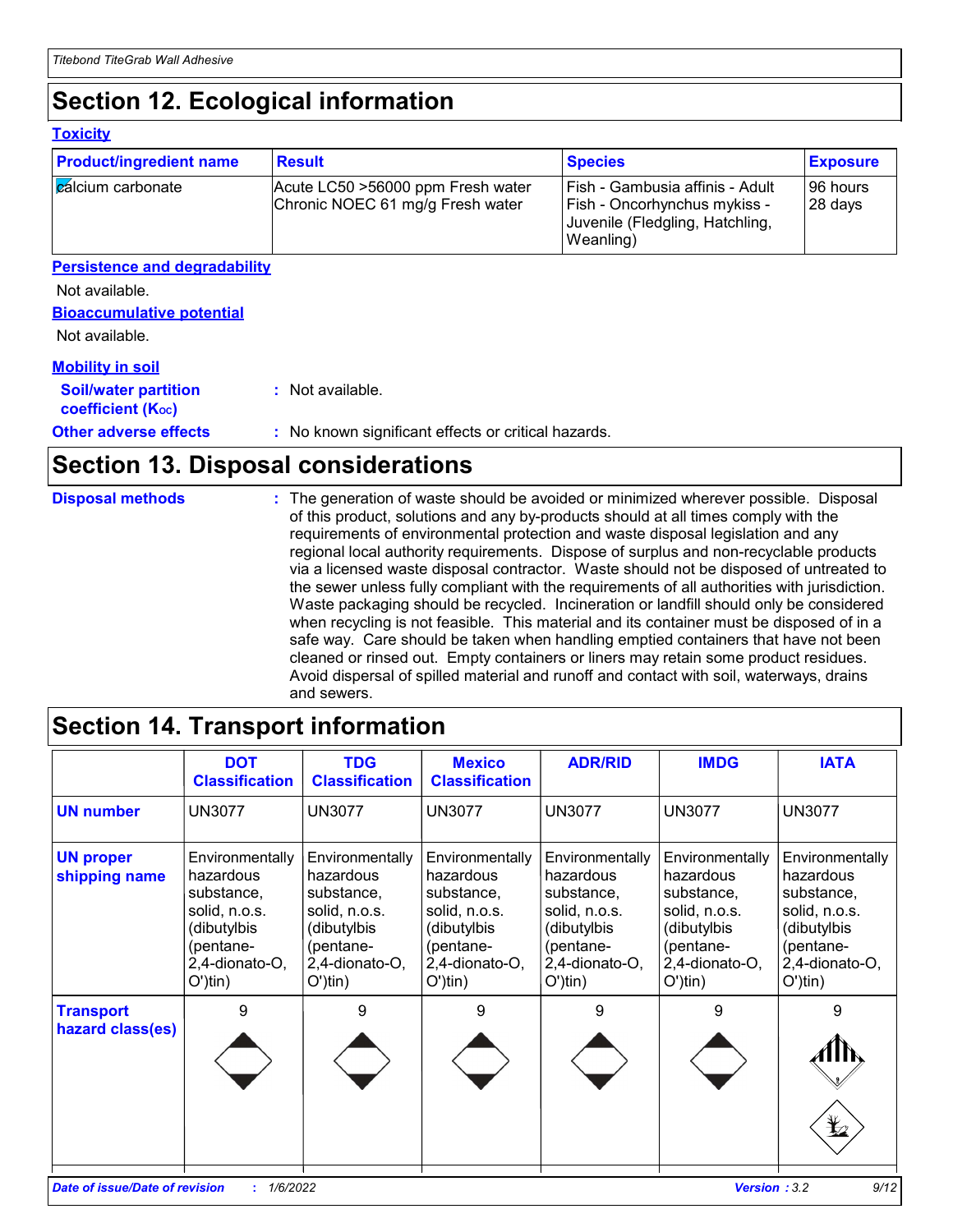# **Section 14. Transport information**

| <b>Packing group</b>                                                                                                                                                                                                        | Ш   | Ш                                                                                                                                                                                                                                                    | Ш                                                                                                                                                                                                                                                    | III | III                                                                                                                                                                                                                                          | Ш                                                                                                                                                                                         |
|-----------------------------------------------------------------------------------------------------------------------------------------------------------------------------------------------------------------------------|-----|------------------------------------------------------------------------------------------------------------------------------------------------------------------------------------------------------------------------------------------------------|------------------------------------------------------------------------------------------------------------------------------------------------------------------------------------------------------------------------------------------------------|-----|----------------------------------------------------------------------------------------------------------------------------------------------------------------------------------------------------------------------------------------------|-------------------------------------------------------------------------------------------------------------------------------------------------------------------------------------------|
| <b>Environmental</b><br>hazards                                                                                                                                                                                             | No. | No.                                                                                                                                                                                                                                                  | No.                                                                                                                                                                                                                                                  | No. | No.                                                                                                                                                                                                                                          | No.                                                                                                                                                                                       |
| <b>Additional information</b>                                                                                                                                                                                               |     |                                                                                                                                                                                                                                                      |                                                                                                                                                                                                                                                      |     |                                                                                                                                                                                                                                              |                                                                                                                                                                                           |
| <b>DOT Classification</b>                                                                                                                                                                                                   |     | <b>Remarks</b> Limited quantity                                                                                                                                                                                                                      | provisions of §§ 173.24 and 173.24a.                                                                                                                                                                                                                 |     | : Non-bulk packages of this product are not regulated as hazardous materials unless                                                                                                                                                          | transported by inland waterway. This product is not regulated as a hazardous material<br>when transported in sizes of $\leq 5$ L or $\leq 5$ kg, provided the packagings meet the general |
| <b>TDG Classification</b>                                                                                                                                                                                                   |     | transported by road or rail.<br><b>Remarks</b> Limited quantity                                                                                                                                                                                      |                                                                                                                                                                                                                                                      |     | : Product classified as per the following sections of the Transportation of Dangerous<br>Goods Regulations: 2.43-2.45 (Class 9), 2.7 (Marine pollutant mark).<br>Non-bulk packages of this product are not regulated as dangerous goods when |                                                                                                                                                                                           |
| <b>Mexico Classification</b>                                                                                                                                                                                                |     |                                                                                                                                                                                                                                                      | : The environmentally hazardous substance mark is not required when transported in<br>sizes of ≤5 L or ≤5 kg.<br><b>Remarks</b> Limited quantity                                                                                                     |     |                                                                                                                                                                                                                                              |                                                                                                                                                                                           |
| <b>ADR/RID</b>                                                                                                                                                                                                              |     |                                                                                                                                                                                                                                                      | : This product is not regulated as a dangerous good when transported in sizes of $\leq 5$ L or<br>$\leq$ 5 kg, provided the packagings meet the general provisions of 4.1.1.1, 4.1.1.2 and<br>4.1.1.4 to 4.1.1.8.<br><b>Remarks</b> Limited quantity |     |                                                                                                                                                                                                                                              |                                                                                                                                                                                           |
| <b>IMDG</b>                                                                                                                                                                                                                 |     | : This product is not regulated as a dangerous good when transported in sizes of $\leq 5$ L or<br>$\leq$ 5 kg, provided the packagings meet the general provisions of 4.1.1.1, 4.1.1.2 and<br>4.1.1.4 to 4.1.1.8.<br><b>Remarks</b> Limited quantity |                                                                                                                                                                                                                                                      |     |                                                                                                                                                                                                                                              |                                                                                                                                                                                           |
| <b>IATA</b><br>: This product is not regulated as a dangerous good when transported in sizes of $\leq 5$ L or<br>$\leq$ 5 kg, provided the packagings meet the general provisions of 5.0.2.4.1, 5.0.2.6.1.1 and<br>5.0.2.8. |     |                                                                                                                                                                                                                                                      |                                                                                                                                                                                                                                                      |     |                                                                                                                                                                                                                                              |                                                                                                                                                                                           |

# **Section 15. Regulatory information**

#### **U.S. Federal regulations**

#### **SARA 302/304**

**Composition/information on ingredients**

No products were found.

**SARA 304 RQ :** Not applicable.

**SARA 311/312**

**Classification :** EYE IRRITATION - Category 2A SKIN SENSITIZATION - Category 1 TOXIC TO REPRODUCTION - Category 1B SPECIFIC TARGET ORGAN TOXICITY (REPEATED EXPOSURE) - Category 2 HNOC - Defatting irritant

**Composition/information on ingredients**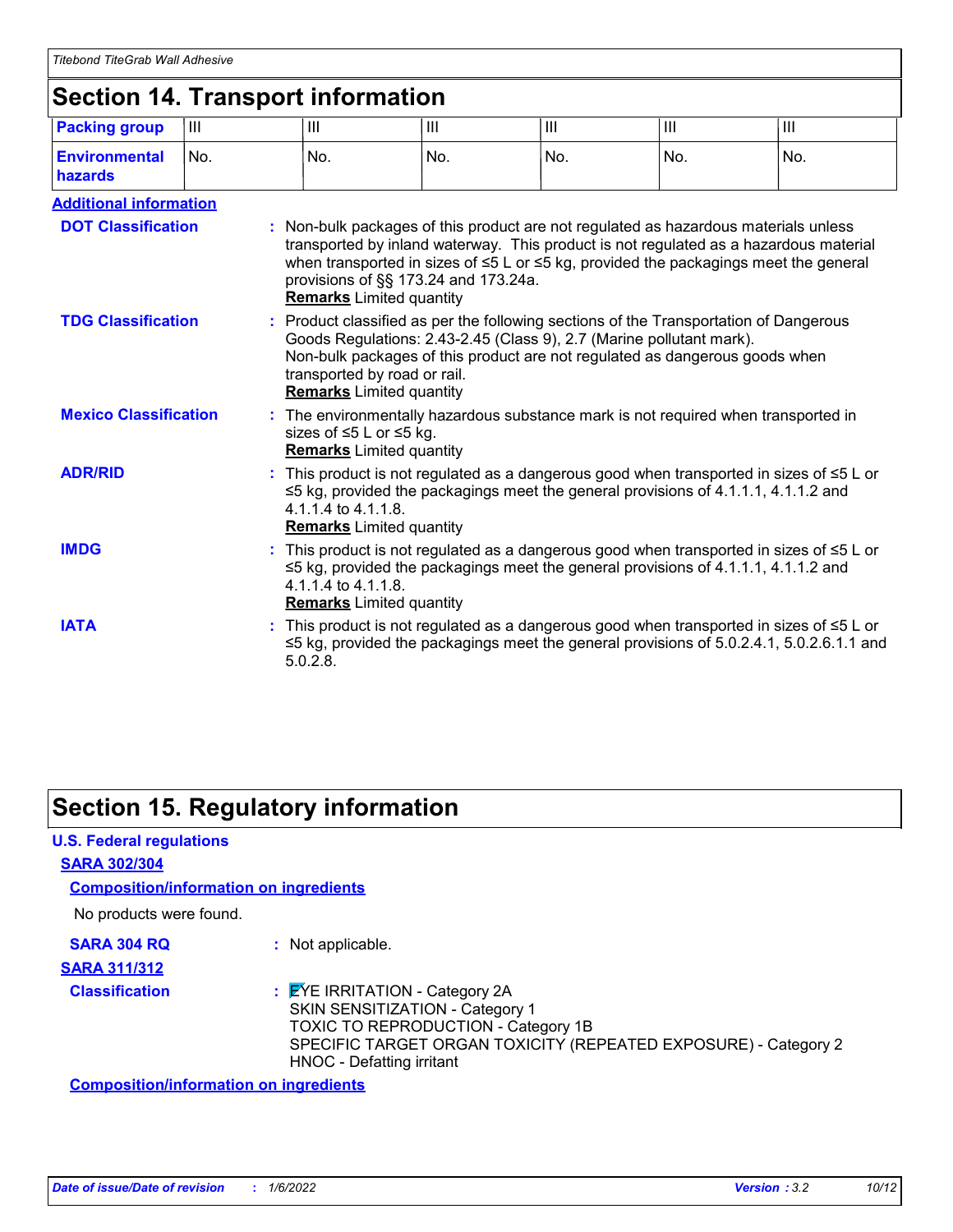# **Section 15. Regulatory information**

| <b>Name</b>                    | $\frac{9}{6}$ | <b>Classification</b>                    |
|--------------------------------|---------------|------------------------------------------|
| <b>calcium carbonate</b>       | ≥25 - ≤50     | <b>SKIN IRRITATION - Category 2</b>      |
|                                |               | <b>EYE IRRITATION - Category 2A</b>      |
|                                |               | CARCINOGENICITY - Category 1A            |
|                                |               | SPECIFIC TARGET ORGAN TOXICITY (REPEATED |
|                                |               | <b>EXPOSURE) - Category 2</b>            |
| trimethoxyvinylsilane          | ≤5            | <b>FLAMMABLE LIQUIDS - Category 3</b>    |
|                                |               | <b>EYE IRRITATION - Category 2B</b>      |
| crystalline silica, respirable | ≤1            | CARCINOGENICITY - Category 1A            |
| powder                         |               | SPECIFIC TARGET ORGAN TOXICITY (REPEATED |
|                                |               | <b>EXPOSURE) - Category 1</b>            |

#### **State regulations**

| <b>Massachusetts</b>                       | : The following components are listed: CALCIUM CARBONATE; MARBLE DUST                                 |
|--------------------------------------------|-------------------------------------------------------------------------------------------------------|
| <b>New York</b>                            | : None of the components are listed.                                                                  |
| <b>New Jersey</b>                          | : The following components are listed: CALCIUM CARBONATE; LIMESTONE; SILICA,<br>QUARTZ; QUARTZ (SiO2) |
| Pennsylvania<br><b>California Prop. 65</b> | : The following components are listed: LIMESTONE; QUARTZ DUST; QUARTZ                                 |

This product does not require a Safe Harbor warning under California Prop. 65.

#### **International regulations**

|             |  |  | <b>Chemical Weapon Convention List Schedules I, II &amp; III Chemicals</b> |  |
|-------------|--|--|----------------------------------------------------------------------------|--|
| Not listed. |  |  |                                                                            |  |

#### **Montreal Protocol**

Not listed.

#### **Stockholm Convention on Persistent Organic Pollutants**

Not listed.

#### **UNECE Aarhus Protocol on POPs and Heavy Metals**

Not listed.

#### **Inventory list**

| <b>China</b>                                | : All components are listed or exempted. |
|---------------------------------------------|------------------------------------------|
| <b>United States TSCA 8(b)</b><br>inventory | : All components are active or exempted. |

# **Section 16. Other information**

**Hazardous Material Information System (U.S.A.)**



**Caution: HMIS® ratings are based on a 0-4 rating scale, with 0 representing minimal hazards or risks, and 4 representing significant hazards or risks. Although HMIS® ratings and the associated label are not required on SDSs or products leaving a facility under 29 CFR 1910.1200, the preparer may choose to provide them. HMIS® ratings are to be used with a fully implemented HMIS® program. HMIS® is a registered trademark and service mark of the American Coatings Association, Inc.**